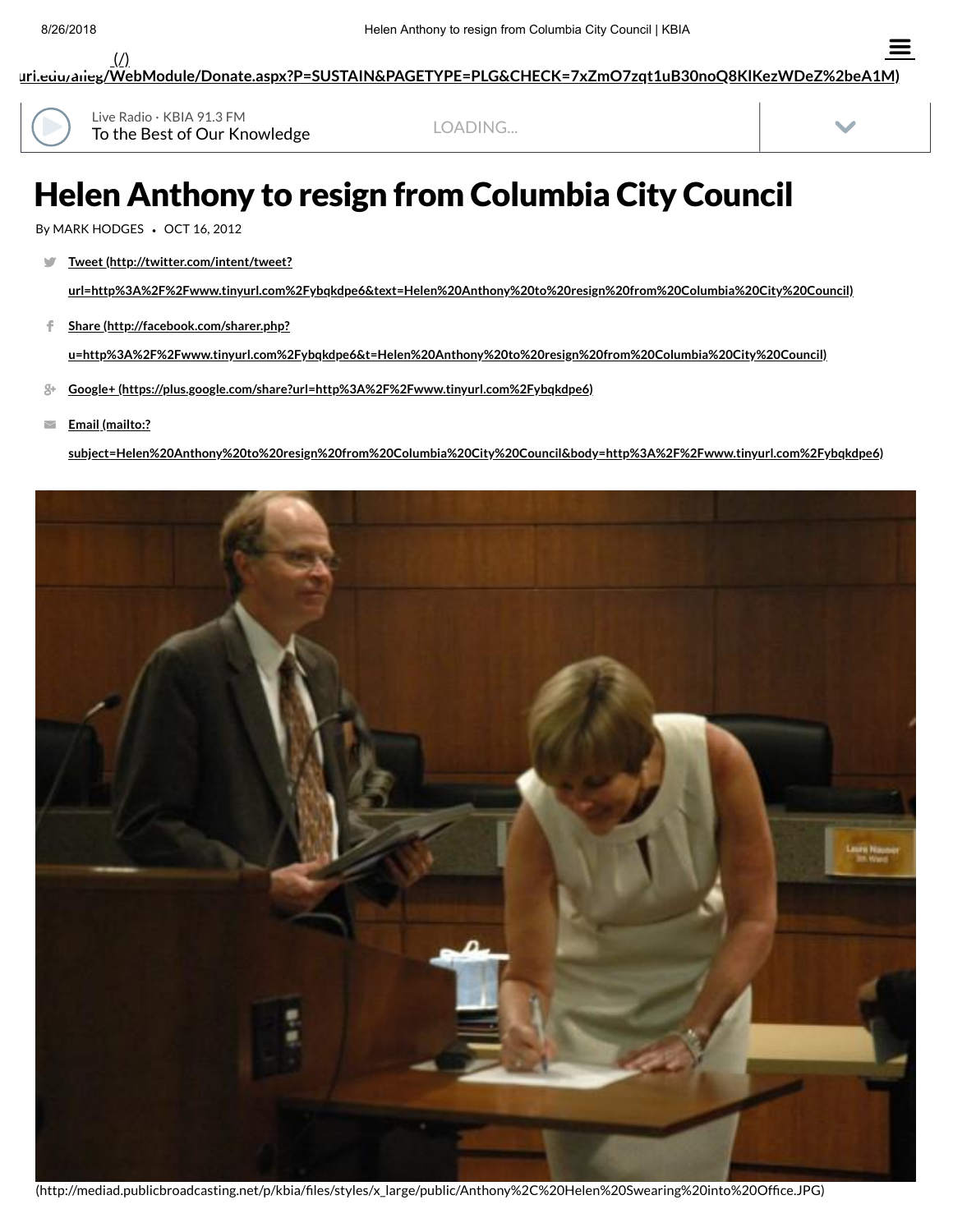A member of Columbia's City Council is resigning with two years left in her term.

Councilmember Helen Anthony announced her resignation at Monday's City Council meeting. Anthony began her term in 2011, but she says she needs to call it quits for personal reasons. Anthony's husband took a job in Providence, Rhode Island, shortly after her election to the Council.

Her father also lives near the east coast, and Anthony says she needs to be able to see her family more often.

"My father, who lives in Connecticut, is 83 years old. He had a valve replacement this summer, and it's made me realize I need to spend as much time with family as I can," Anthony said.

Anthony's resignation is effective November 30th. The City Council will operate with one fewer member until fth ward voters choose Anthony's replacement in a municipal election.

**TAGS:** HELEN ANTHONY [\(/TERM/HELEN-ANTHONY\)](http://www.kbia.org/term/helen-anthony) FIFTH WARD [\(/TERM/FIFTH-WARD\)](http://www.kbia.org/term/fifth-ward)

COLUMBIA CITY COUNCIL [\(/TERM/COLUMBIA-CITY-COUNCIL\)](http://www.kbia.org/term/columbia-city-council) RESIGN [\(/TERM/RESIGN\)](http://www.kbia.org/term/resign) MARK HODGES [\(/TERM/MARK-HODGES\)](http://www.kbia.org/term/mark-hodges)

<sup>&</sup>quot;The city and the fth ward deserve to have a representative that can be here most of the time, and I just cannot be here most of the time at this point. So it is with great regret that I announce that I am going to resign," Anthony said.